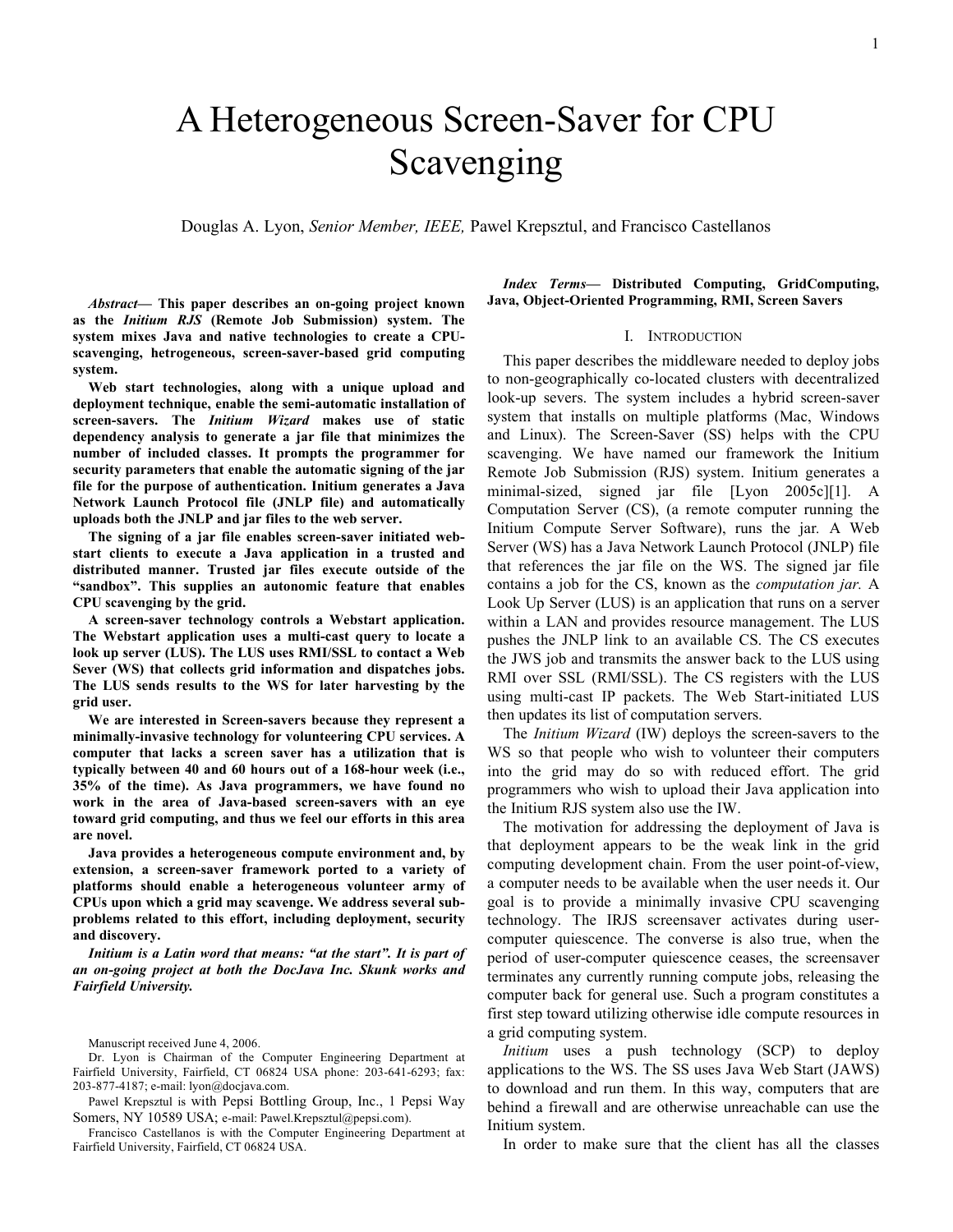needed to run the application, Initium does static dependency analysis on the Java byte codes.

The following sections describe the target system requirements, the jar packing process, resource management, security, screen savers and the RJS middleware sub-system.

## II. TARGET SYSTEM REQUIREMENTS

Java Webstart installation is a prerequisite for participation in the Initium RJS grid. We also require that the grid programmer have a password to the Initium RJS WS and the ability to upload, using SCP (i.e., transmit port 22 traffic to the WS).

Normally, a user can install a screen-saver. Screen-savers (under MS Windows) go in the *Windows32 system* directory. Sometimes system administrators deny access to this directory and this is a limiting factor. Linux and MacOsX do not have this limitation.

Another limitation is in network communications. Companies sometimes filter web downloads and requests through a logging web-proxy server, designed to monitor web usage. The browser automatically obtains the proxy configuration for web access. JAWS does not accomplish this task easily. For target machines behind a proxy web server, the user must alter the options on the JAWS Management Console. The question of how to automate this set-up remains open. The user must often enter these parameters by hand (i.e., the user is performing a cumbersome and errorprone network-administration task). So far, best practice is to educate the user about proxy web-server set-ups, as a *routine part* of deployment! To learn more about networking properties see [Sun 2004a][2].

The afore-mentioned problem represents an impediment to deployment and remain open. We theorize that the JXTA framework might help solve the problem, but have not investigated it, yet.

## III. PACKING THE JAR FILE

One sub-problem in remote job submission is to trim the job down into a small, self-contained, signed jar file. The Initium RJS system makes used of static dependency analysis (SDA) in order to reduce the size of the file. We show that this is a deep problem in grid computing, as improperly configured resources cause a job to fail after deployment into a grid. Such failure can be hard to debug and correct.

The question of how effective SDA can be remains open. We have conducted a study of 130 deployed web start applications, available for evaluation at http://www.docjava.com.



#### *Fig. 1. Jar size vs. Jar Number.*

Fig. 1 shows the size of the jar file, in bytes. The largest jar is 2.7 MB, the smallest 2.3 KB and the average is 458 KB. Thus, on average, we have been able to achieve a compression ratio of almost 6:1 (with a maximum of over 1000:1).

Compression ratios for jar size reductions are hard to predict. More onerous is that SDA can *fail to work properly*. It is hard to do static dependency analysis in a language that can dynamically load classes based on the contents of a string. For example:

#### $Class c =$

Class.forName("theClassWeMissed");

is missed by the SDA and causes *ClassNotFoundException* at run time. In our project, *Class.forName* occurs in 34 files out of 1,585 files (1 file in 46). Further, for smaller projects, there may be little benefit to packing optimally for size. Thus, SDA is not for every application.

The SDA is now a "smart" linker, but it has limits. We use our domain knowledge about different applications to decide what resources should and should not be included. For example, most sane implementations of the Java virtual machine have API's available that include all classes in *java.lang*. However, some implementations (e.g. micro editions that run on PDA's and cell phones) lack *javax.swing*. Thus, we direct the SDA not to include the swing classes as a part of a standard deployment, by default. However, if our assumptions regarding the run-time environment prove erroneous, our deployment will fail with a *classNotFoundException* thrown at run-time.

Other, less standard resources are collected and stored in a series of support jar files that reside on the web server. This too, poses significant deployment issues, which we shall address, below.

In the case of reflection (which is able to find classes from a string), SDA is not technically sufficient. To address this concern, we theorize that dynamic dependency analysis (DDA), or, at the very least, a scan of all SDA invocations to *Class.forName(String s)* would be needed to help the SDA. At least that would give us the needed class files. The problem is, the system only loads class files, not resources (like icons, etc.).

If you use the *part* and *package* mechanisms of Java web start to declare what packages are included and in what jar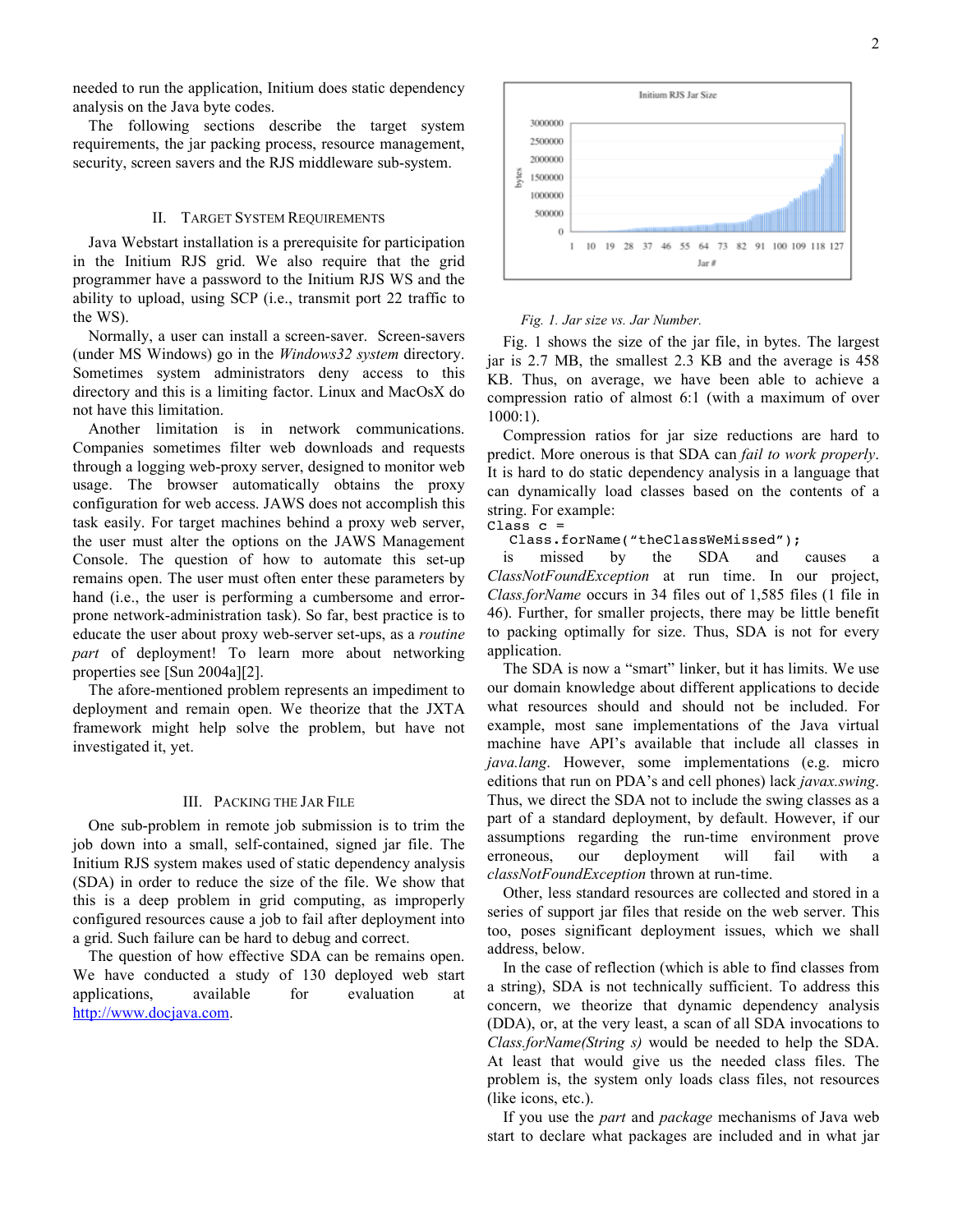files they reside, you should be able to skip downloading of any jars declared as *lazy*. This should work, *in theory*. However, in practice, it does not work (as of JDK1.5, or our latest attempt with JDK1.6), and without jar Indexing implemented, there is no way to prevent all jars from downloading. The reason why is that the class loader cannot know where to look for a resource when confronted with a list of jars.

Under JDK 6, *part* and *package* mechanisms are supposed to be working (and perhaps this is true, just not for us!). The theory is that the new indexing option of the *jartool* enables the construction of a master index. This index contains a list of all resources in all jars. The class loader loads this first and uses it to locate resources at run-time. Summary: if the first eager jar contains a proper jar Index of the complete set of jars, then if all of the other jars are marked lazy, they will only be downloaded when the *JNLPClassLoader* requests a resource or class in them. To understand the importance of the situation, consider the following JNLP test file: <jnlp

href="bookExamples.ch24Reflection.Load TestLarge.jnlp" codebase="http://show.docjava.com:8086/b ook/cgij/code/jnlp/"> <information> <title>bookExamples.ch24Reflection.Loa dTestLarge</title> <vendor>DocJava, Inc.</vendor> <homepage href="http://www.docjava.com"/> <icon href="http://show.docjava.com:8086/con sulti/docjava.jpe"/> <offline-allowed /> </information> <security> <all-permissions /> </security> <resources> <j2se version="1.5+" />  $\overline{\tau}$ iar href="bookExamples.ch24Reflection.Load Test.jar" /> **(40 jar hrefs later)…** </resources> <application-desc main- class="bookExamples.ch24Reflection.Loa dTest" /> </jnlp> The *lazy* directive tells the webstart client that it should

only load the 22 MBs worth of jars if it needs them (add another 10 MBs worth of jars if you want voice synthesis). The above loads eagerly, and a slow down-load kills fast start-up. The *LoadTest.jar* is less than 3K bytes. The *lazy-*tag bug work-around is to strip out the unneeded jar files, by hand, and create a leaner JNLP file (this error-prone and tedious, *get-er-done* activity appears to be industry-standard practice!). For example:

<jnlp

href="bookExamples.ch24Reflection.Load Test.jnlp"

```
codebase="http://show.docjava.com:8086/b
  ook/cgij/code/jnlp/">
<information>
```

```
<title>bookExamples.ch24Reflection.LoadT
  est</title>
     <vendor>DocJava, Inc.</vendor> <homepage 
  href="http://www.docjava.com"/>
<icon 
  href="http://show.docjava.com:8086/con
  sulti/docjava.jpe"/>
<offline-allowed /> </information>
<security>
     <all-permissions />
   </security>
<resources>
    <j2se version="1.5+" />
<jar href=
"bookExamples.ch24Reflection.LoadTest.ja
  </resources>
   <application-desc main-
  class="bookExamples.ch24Reflection.Loa
  dTest" />
</jnlp>
```
The reader can try this at home using: http://show.docjava.com:8086/book/cgij/c ode/jnlp/bookExamples.ch24Reflection.L oadTest.jnlp

Now the pathological advisory devises a counter example. Try the "same" program using:

```
http://show.docjava.com:8086/book/cgij/c
  ode/jnlp/bookExamples.ch24Reflection.L
  oadTestLarge.jnlp
```
The hand-edited JNLP file downloads 200 times faster, but suffers from an ad-hoc/manual synthesis technique. Thus, we have sacrificed speed for reliability (which we judge to be a poor trade-off). We assert that correct and automatic packaging is critical to deployment-scheme success. It is not rational to expect grid-program authors to hand-edit JNLP files without error. The resulting exceptions are sure to be cryptic to most programmers.

This problem is not just endemic of Java operating environments. We have often seen students who were unable to demo a program because they forgot a shared library (i.e., a DLL) from their home system.

On the bright side, once downloaded, the jar files they need not be downloaded again (unless they change). On the other hand, all the jars change at least once per year, since certificates used to sign jars expire after one year.

We created a master index of each jar file, along with its contents, using:

jar i catalog.jar \*.jar

This created a file, in the jar file, called *INDEX.LIST.* A new jar file, added to the head of the JNLP, has an eager download: <resources>

```
 <j2se version="1.5+" /> <jar 
href="bookExamples.ch24Reflection.Load
Test.jar" />
  <jar href="libs/catalog.jar" 
download="eager"/>
```
However, we find that this does not speed start-up either. For example, the hand-optimized JNLP file ran in just 3 seconds from the start of a click (using a 100 Mbps LAN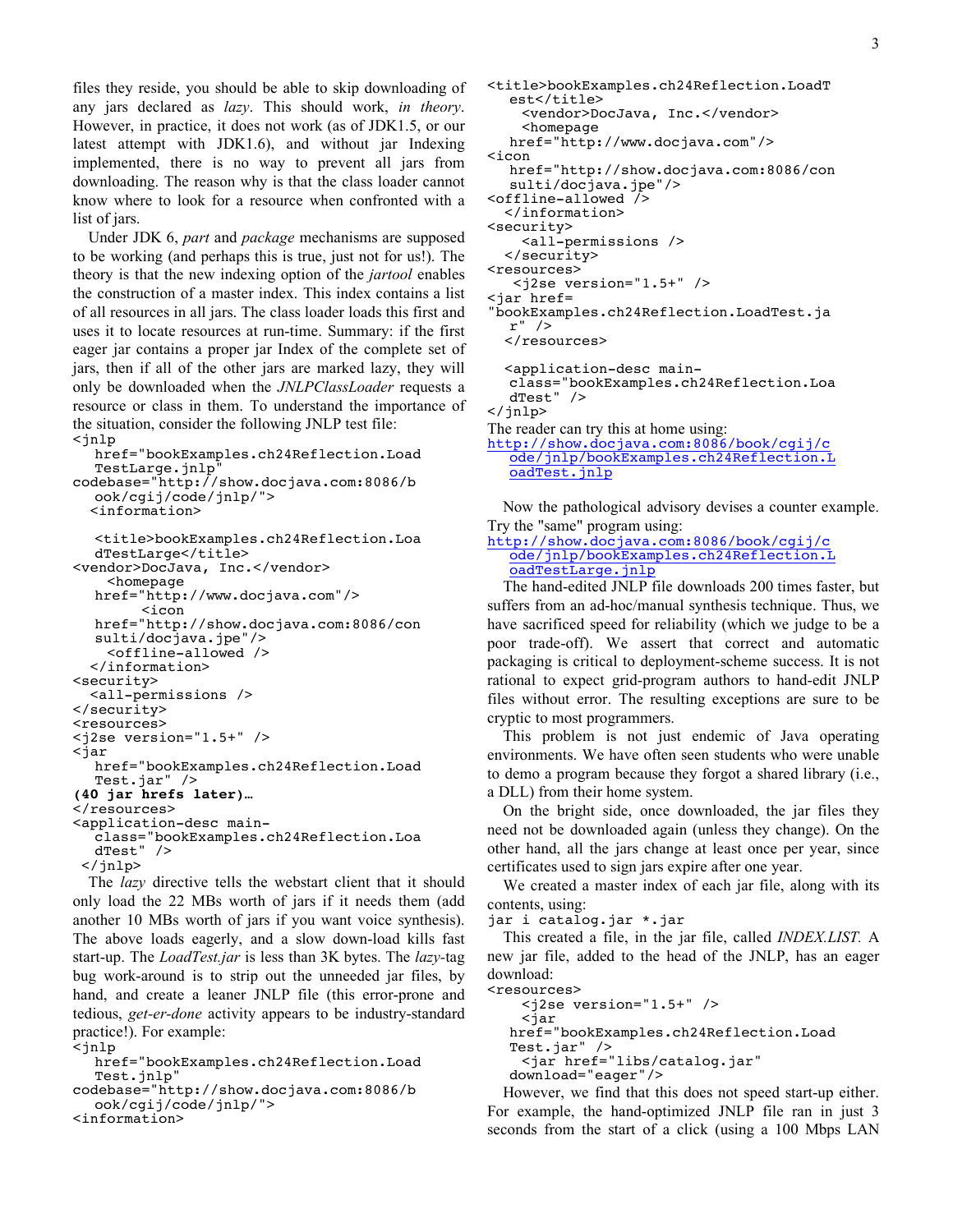from a 2.7 GHz Linux box). The new catalog instrumented load tester ran after 27 seconds, each jar downloaded *even though they were not required*. An upgrade to the newest beta 2 version of JDK 1.6 did not help matters at all.

As bug remains, our present effort takes the approach of implementing our own catalog synthesizer and catalog reader. The next step in the research agenda is to integrate this into the JNLP synthesis stage. We suspect that comparison between required resources and given jar libraries can help to synthesize correct JNLP files, automatically. However, this line of exploration is not complete and thus, the problem remains open.

## IV. RESOURCE MANAGEMENT

Decoupling data from source code can be a fruitful source of fragility. For example, suppose that you write a program that seeks to make use of an icon in an interface. In order to load the icon, you write:

LookAndFeel.makeIcon(getClass(),

"icons/ColorIcon.gif"));

Now suppose the GIF "ColorIcon" icon file is relocated, relative to the root of the source code. This can easily happen during the process of distribution or development. Even worse, resource deficiencies cause run-time errors (perhaps days or even weeks after deployment).

While SDA can identify most of the needed classes, it cannot identify the resources needed by the classes. Resources for a modern application are typically data files (i.e., sound, data-bases, images, image sequences, 3D data, etc.).

Initium has a technique for integrating programs and their resources. The goal is to distribute the programs to a variety of platforms without losing the resources that they need in order to run. Programs so integrated are less fragile than their non-integrated counterparts. The technique uses a semiautomatic source code synthesizer, XML-based serialization and a base-64 GZIP encoded string format.

The approach is suitable for small data objects (i.e., icons, short audio signals, native libraries, etc.). One drawback of the technique is that an added step is required during program development in order to integrate resources into the code. Another drawback is that integrating resources into the source code can dramatically increase the size of the class files. On the other hand, once the class files are loaded, the resources are available in memory (and hence, quickly accessible).

By integrating resources with the source code, the compiler makes sure that the resources are present. In this way, we trade-off a run-time error for a compile-time error.

The result is a self-contained resource without the normal source of fragility (i.e., source relocation). Hence, we no longer have a program that requires files to be located in particular places on the disk. This works well for short data files. However, longer data files lead to longer strings and this results in a compilation error (a "constant string too long" error).

A resource manager combats the error by automatically sensing an updated jar file on the web. The jar file contains data (with no executable code) and downloads into a specified location on disk, after prompting the user for permission. The question of how to resolve this issue, in a more automatic way remains open.

The JNLP native tags address the question of how to deal with native libraries. As an example, consider the *JAddressBook* application, capable of dialing the phone via a serial-port based modem. Modern macs have no serial port and thus a USB to serial adapter is used. The present implementation uploads multi-platform based native method serial port drivers, along with their relevant JNLP entries. An excerpt from the JNLP file follows:

<resources os="Mac OS X" >

```
<jar href=
    "libs/rxtx/mac/RXTXcomm.jar"
```

```
download="eager" />
```
"libs/rxtx/mac/native.jar"

```
download="eager"/>
```
</resources>

- <resources os="Linux" >
- <jar href="libs/rxtx/linux/RXTXcomm.jar" download="lazy" /> <nativelib

```
href="libs/rxtx/linux/native.jar" />
</resources>
```

```
<resources os="Windows XP" >
```

```
<jar href="libs/windows/RXTXcomm.jar"
```

```
download="eager"/>
<nativelib
```

```
href="libs/windows/native.jar" />
</resources>
```
This defeats the notion of having a single, integrated jar file with all the resources embedded. In order to bring that back into the fold, a means is needed to gain access to the *java.library.path* at run time, so that native methods can be placed in the proper place, with their versions controlled. In order to provide write access to the library path property, we make use of reflection to alter the visibility of the member variable. Hence the Ugly Gaudy Hack (UGH) :

```
public static void ugh(){
 Class loaderClass = ClassLoader.class;
 Field userPaths = 
  loaderClass.getDeclaredField("sys_path
  s");
 userPaths.setAccessible(true);
 userPaths.set(null, null);
 userPaths.setAccessible(true);
 userPaths.set(null, null);
}
```
A code inspection of the core Java API shows that altering the *java.library.path* will otherwise make no difference on which native libraries are loaded (without UGH). Now that we have UGH control over the *java.library.path*, we install bundled native method resources into writable locations. Thus, the native method is UUEncoded into a Java string and compiled as a part of the code. For example:

static String librxtxSerialDotsoName = librxtxSerial.so";

```
static String librxtxSerialDotso =
"H4sIAAAAAAAAAO19DXRURdJoJwQJEJ2AqKgoI4K
  CQggR/wAlhAwQTWAMiaKiw5CZZAa
```
 $SmxF+'' + \ldots$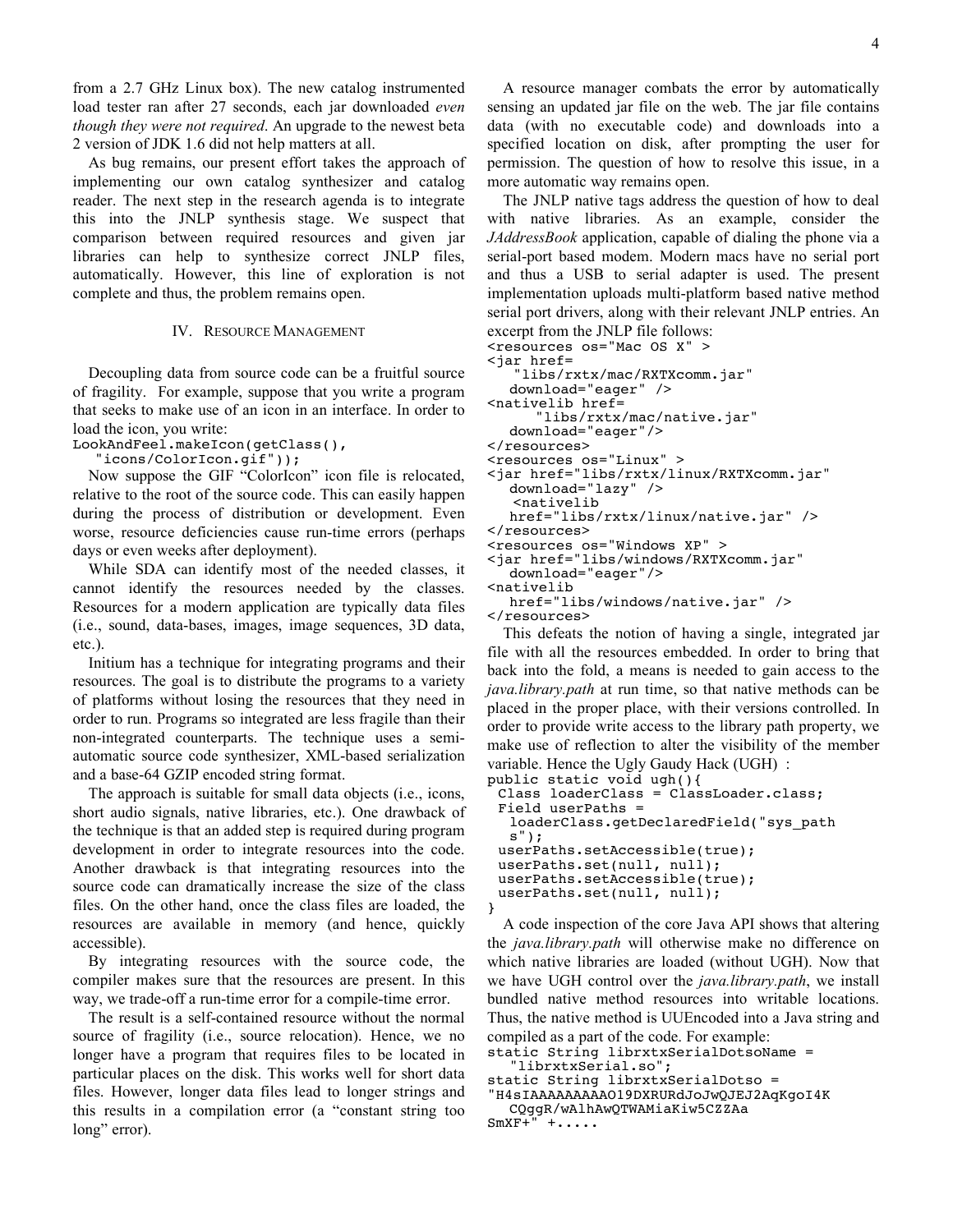```
public static void writeLibrary() throws 
  IOException {
ByteArrayOutputStream baos = new 
  ByteArrayOutputStream();
ObjectOutputStream oos = new 
  ObjectOutputStream(baos);
oos.writeObject(Base64.decodeToObject(li
  brxtxSerialDotso));
oos.close();
Futil.writeBytes(SafeCommDriver.getRxtxL
  ibFile(), baos.toByteArray());
}
```
The resource encoder is a part of the Initium RJS system, and helps to automate the process of deployment. The drawback is that the code grows by the size of the native libraries that it must now carry. For the serial port libraries, that is about 56 KB per platform.

## V. THE THAWTE WEB OF TRUST

In order for Java Web Start (JAWS) to give unrestricted permission for a Java program to execute, it must use a "signed" jar file. A signed jar file authenticates the code originator. This does NOT prevent the author from writing harmful code. On the other hand, if you trust the author to write non-harmful code, you may feel safer about running the authors' programs.

In order to sign a jar file, you need a digital certificate. A Certification Authority (CA) issues certificates after a proper background check. Running applications with un-trusted signatures (i.e., a signature that is not verified by a known CA) will initiate a dialog: "It is highly recommended not to install and run this code".

Grid operators want assurance that a program is safe. Proper attribution to the program author does not ensure safety, but it does assign responsibility. In the event, the grid application contained damaging code, the compute servers on the grid become infected faster than normally propagated computer contagions. Such a program places the entire grid as risk.

Grid computing services have a choice. One approach is to require that every user of the grid obtain a certificate. When a new certificate appears on the grid, the computer servers (when in screen-saver mode) will then query the CS owner if the application is to be trusted. We find this to be a bit of a showstopper. Another approach is to sign the jar file with our own certificate. As an alternative, the *Jparss* approach is to issue a temporary certificate to a user that has a certificate issued by a valid CA [Chen][3].

Still another approach is the signing of applications that are unsigned, in the WS. The basic idea is that the grid operator knows the user, since they already have an account. We have yet to find another grid system that has taken this approach. Perhaps the most obvious reason is that it places the credibility of the signer on the line. If you sign off on a Trojan horse, no one will trust your grid again (trust is not a coin that is easily minted). On the other hand, if you require that every programmer get a certificate (as well as an account) you make participating in the grid that much more

difficult. Thus, there is a trade-off of security versus usability.

At present, the question of how to best handle the authentication of grid programmers remains open. It is one thing to sign applications for students or employees. It is quite another to sign applications for people you have never met. The former case is risky; the later case is grievously unsafe.

#### VI. HOW DO YOU GET A CERTIFICATE?

The steps needed to obtain a free personal e-mail certificate from Thawte start with a visit to https://www.thawte.com/email/index.html#. A free certificate will not show your name when you sign your jar files. JAWS, for example, will show your name as: "Thawte Freemail Member". A new certificate will cause the web start program, launched from the screen saver, to pause and ask if the certificate is trusted. The certificate identifies you as a generic "Thawte Freemail Member". If you want the certificate to identify you, by name, then the grid programmers needs to join the "Freemail Web of Trust" membership, described in the following section.

Thawte has issued a new API available to certificate resellers (like DocJava, Inc.). This new API holds the promise of further enabling the automation of certificate signing and issuance. The question of how to make use of the new API remains open.

#### VII. FREEMAIL WEB OF TRUST

To obtain a certificate that authenticates your identity (by using the best efforts of the CA (Certificate Authority), the grid programmer joins the Web Of Trust (WOT). There are two ways in which to join the WOT, the free way and the non-free way. The free way requires that you meet with "Web of Trust" notaries. They will require two forms of identification and will vouch that you are who you say you are.

The second (non-free) way to join the WOT is to obtain a "Remote Authentication" (RA). RA requires you to meet with two trusted third parties. Examples include a bank manager, a practicing attorney or a CPA. A bank manager must be the manager of a branch of a registered banking institution

There is a \$25 fee for using RA and, once authorized, you become a notary yourself. We elected to pay the fee and went to two different notaries at two different local banks.

The delay in getting the verification process done is about 6 weeks. This is a lot of overhead to ask of the grid programmers.

## VIII. GETTING YOUR NEW CERTIFICATE

Downloading the new certificate requires a manual procedure that includes a visit to the CA web page. The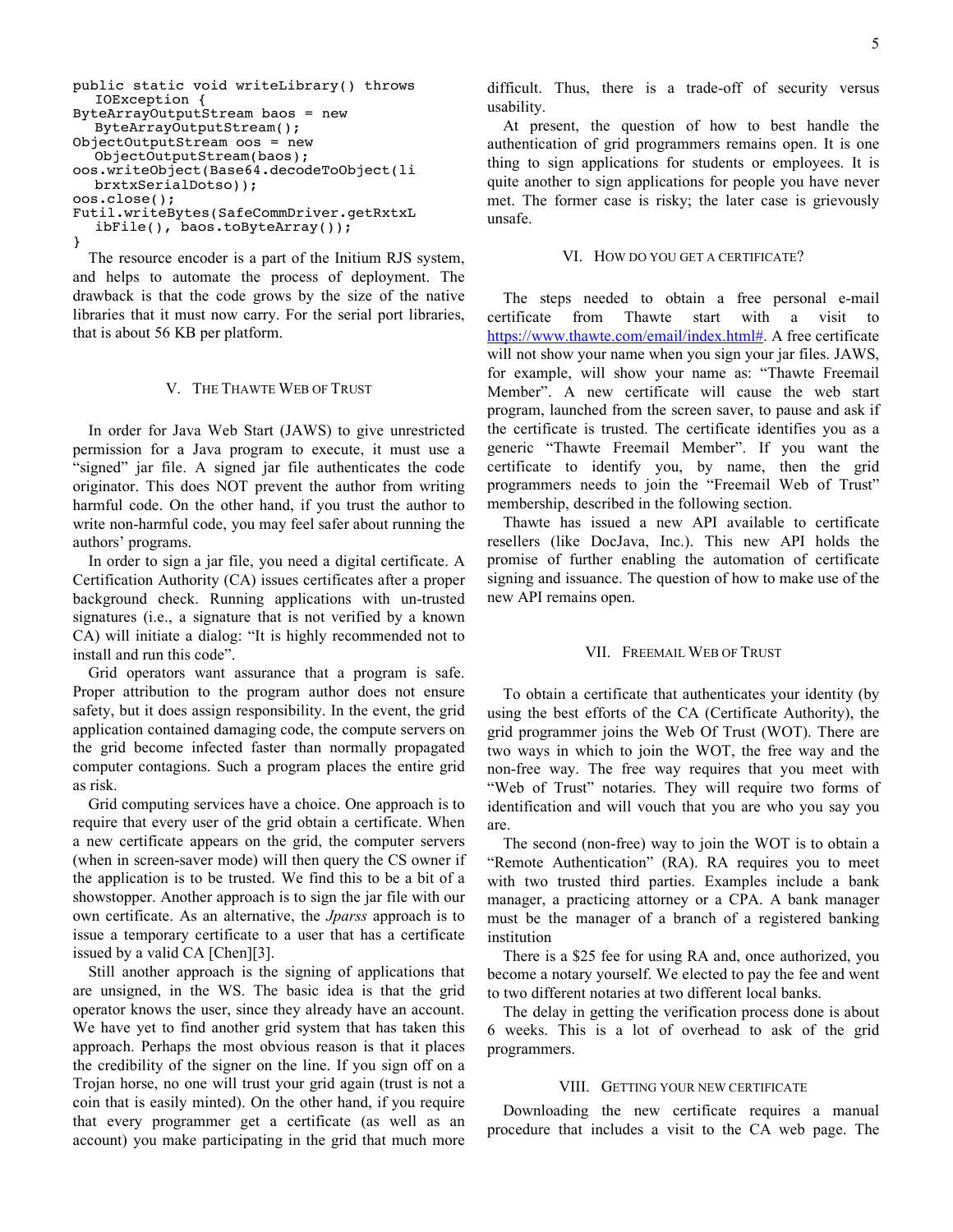Initium keywizard has a means of automating parts of the process, including a method for importing certificates into the key store.

A toolkit called the *KeyUtils* class has a *cleanThawtes* procedure that automates the processing of certitificates returned by Thawte [Dallaway][4]. As a part of the Initium keywizard, *cleanThawtes* was wrappered with a GUI.

Key management is tedious and error-prone. The Initium key wizard handles a series of different situations. For example, when no "*.keystore"* file appears in the users' home, the program will prompt you for a key store file. If you do not have one, the program will offer to make one for you, adding a self-signed certificate. The program also offers to create a certificate request file, thus easing key management, a little.

The question of how to make the key management easier remains open. The idea of allowing users with accounts to submit unsigned jobs to the server is gaining increased popularity. Perhaps if they purchase access to the grid with a credit card, they are trustworthy enough.

## IX. SIGNING JAR FILES

Initium programmatically signs jar files for the grid programmer. This is a far more difficult problem than it would first appear. There has been some excellent work on the programmatic signing of jar files. Scott Oaks has some code for signing jar files [Oaks 2001][5]. However, it is not compliant with the JDK tool for signing jar files (called *jarsigner*). In fact, Scott confirms this, claiming that programmatic signing of jar files is "problematic" since none of the classes that sign the jar files is public [Oaks 2004][6].

Raffi Krikorian has an excellent article on signing jar files programmatically, however, it has several problems with the code [Krikorian][7]. First, the code would not compile cleanly, even after applying the bug fix mentioned at http://www.oreillynet.com/cs/user/view/cs\_msg/4433.

Second, run-time errors appear in the code, preventing actual signing from occurring. Contacting the author did not yield a bug fix. As a result, the Initium wizard makes used of the *sun.util.Jarsigner* for jar file signing.

## X. JNLP SYNTHESIS AND DEPLOYMENT

The Initium wizard generates a Java Network Launch Protocol (JNLP) file. A JNLP file contains several parameters, including the file name, path name, class name, resource requirements, title, vendor, homepage, etc. It is both tedious and error-prone for the programmer to have to write these JNLP files. It is much easier, for the programmer, to invoke a simplified interface that synthesizes the JNLP file automatically.

Initium uses secure copy protocol (SCP) to upload the JNLP file (along with the signed jar) to a web server. This enables deployment from anywhere on the Internet, provided the SCP port is open.

| Initium Dialog |                                                               |
|----------------|---------------------------------------------------------------|
| Vendor         | Francisco Castellanos, FU Student                             |
| web server     | 192.168.1.95                                                  |
| rootDirectory  | //war/www/html/book/cgij/code/inlp                            |
| ws/ks user id  | fran                                                          |
| ws/ks Password | **********                                                    |
| alias          | mykeystore                                                    |
| keystore file  | C:\Documents and Settings\Pachito\.keystore                   |
| icon url       | http://showAndRegister.docjava.com:8086/consulti/docjava.jpe" |
| host url       | http://www.docjava.com                                        |
| code base      | http://showAndRegister.docjava.com:8086/book/cgij/code/jnlp/  |
| class name     |                                                               |
|                | net.rmi.rjs.fc.FractalsJob_1<br>                              |
| jar file name  | net.rmi.rjs.fc.FractalsJob_1.jar                              |
|                | <b>Jnlp Props</b>                                             |
|                | upload                                                        |
|                | OK<br>exit                                                    |

## *a) Fig. 2. Initium Dialog*

Fig. 2 shows an image of the Initium dialog, prompting the user for various parameters. Most of the parameters remain the same from one run to the next. Thus, they are stored in the user preferences, so that their entry is retained. All the parameters needed to deploy the JNLP file, sign the jar file, and perform the SCP upload are entered via the Initium dialog. Other dialogs present when class path issues arise.

#### XI. SCREEN-SAVERS

This section describes Java-based screen-savers for Microsoft Windows, Linux and MacOSX, for enabling a Java-based grid-computing environment.

A screen-saver is a program that activates during a period of user-computer quiescence. Detection of this quiet time enables the use of otherwise wasted CPU cycles. When the period of user-computer quiescence ceases, the screen saver terminates any compute jobs and releases the computer back for general use. Such a program constitutes a first step toward utilizing otherwise idle compute resources in a grid computing system.

We are motivated to study screen-savers because they represent a minimally-invasive technology for volunteering compute servers. Typically, utilization occurs between 40 and 60 hours out of a 168-hour week. This represents approximately 35% utilization. Our theory is that a screensaver based *cycle scavenging* will improve this number dramatically.

We are also motivated to provide this in a Java-based environment in order to capitalize on Java's ability to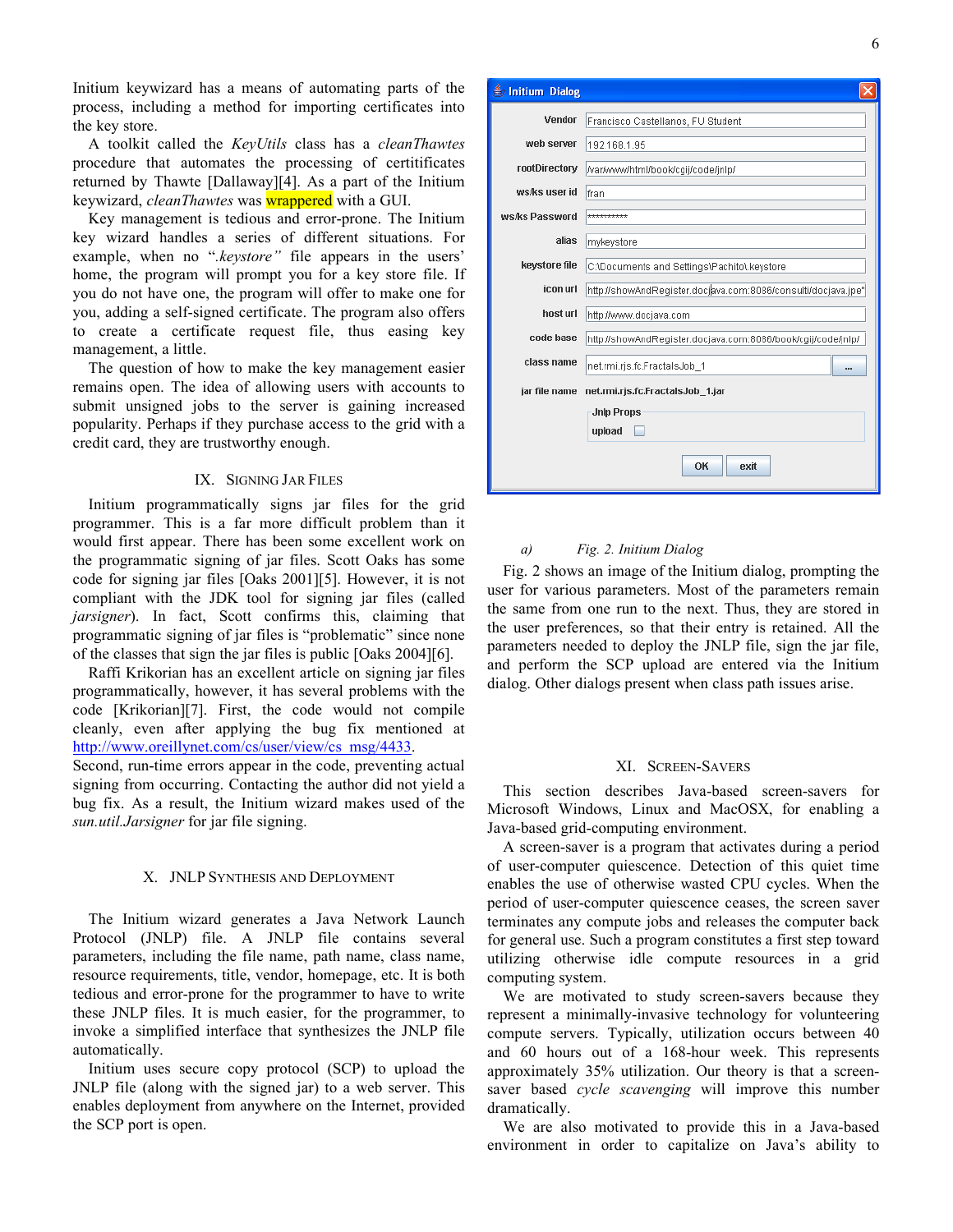execute the same program on many different platforms. This makes a larger universe of grid-compute servers available without requiring changes to the computational program.

In order to implement a screen-saver, we implemented a *renderFrame* method that is called by the screen-saver framework [JDIC][8].

The alternative to creating a Macintosh-based screen-saver is to run X-windows under the Macintosh. Our general feeling was that this is an atypical use of the Macintosh, and we preferred a solution that makes use of the native window manager (quartz) for the Macintosh. The code for writing screen-savers is widely known [Christensen][9]. Our contribution is in the integration of the screen-savers with the CS.

```
An example of a simple screen-saver follows:
 Package 
  org.jdesktop.jdic.screensaver.bouncing
  line;
  public class BouncingLine extends 
  SimpleScreensaver {
  public void init(){…}
  public void paint( Graphics g ) {…}
  public void destroy() {…}
… }
  In the BouncingLine class, the paint method erases the 
previous painted line and draws the new line. For example:
public void paint( Graphics g ) {
        Component c =
```

```
getContext().getComponent(); int width = c.getWidth();
        int height = c.getHeight();
        // Erase old line: g.setColor( c.getBackground() );
         g.drawLine( p1.x, 
              p1.y, p2.x, p2.y );
        // Move points and // bounce off walls:
        bounce( p1, dir1, 
           width, height );
       bounce( p2, dir2,<br>width, height );
        // Draw new line:
        g.setColor( lineColor ); g.drawLine( p1.x, p1.y, 
   p2.x, p2.y ); }
```
Two other callback methods include *init and destroy*, invoked when the screen-saver starts and stops. The *init* method is invoked upon screen-saver start up. An example implementation follows: public void init(){ ScreensaverSettings settings = getContext().getSettings(); Component c = qetContext().getComponent();<br>int width = c.getWidth(); int height =  $c.getHeight()$ ; randomizePoint( p1, width, height ); randomizePoint(  $p2$ , width, height );<br>dir1 = new Point( randomVector(), randomVector() );  $dir2 = new Point($ randomVector(), randomVector() );

settings.getProperty( "color" );

We have created a web start method for automatically deploying and installing the screen-saver. The screen saver is *beamed over* via the web start application and place in the proper location for user screen-savers (e.g., on a Mac, this is  $\sim$ /Library/Screensavers/). We detect the operating system and CPU type, before the transfer. We have routines for determining if the machine is a PPC Mac, Intel Mac, x86 Linux or MS Windows. Support for multiple machines is both tedious and time-consuming. The web start application launched by the screen-saver framework is a compute server. To demonstrate how error-prone such code can be, consider that MS Windows stores its screen-saver in a different place for *each* minor version release. For an example of how this influences the code, consider the following:

```
public static String<br>getScreenSaverHome() {
          final String system32 =
   C:\\widetilde{\operatorname{System32";}}<br>final String winNt =
   "c:\\winnt\\system";
   final String system =<br>"c:\\windows\\system";
          if (OSUtils.isWindowsXp())return system32;
           if (OsUtils.isWindowsNt()) 
   return winNt;
           if (OsUtils.isWindows2000()) 
   return winNt;
   if (OsUtils.isWindows98())<br>return system;
          if (OsUtils.isWindows95())
   return system;
           System.out.println("er!:could 
   not identify OS:" + 
   OsUtils.getOsName());
           return system32;
 }
```
Thus, the windows home for Windows NT is different from XP and Windows 98. Naturally, there are different locations for Unix and Mac OS too. In short, there are no standard locations for screen-savers.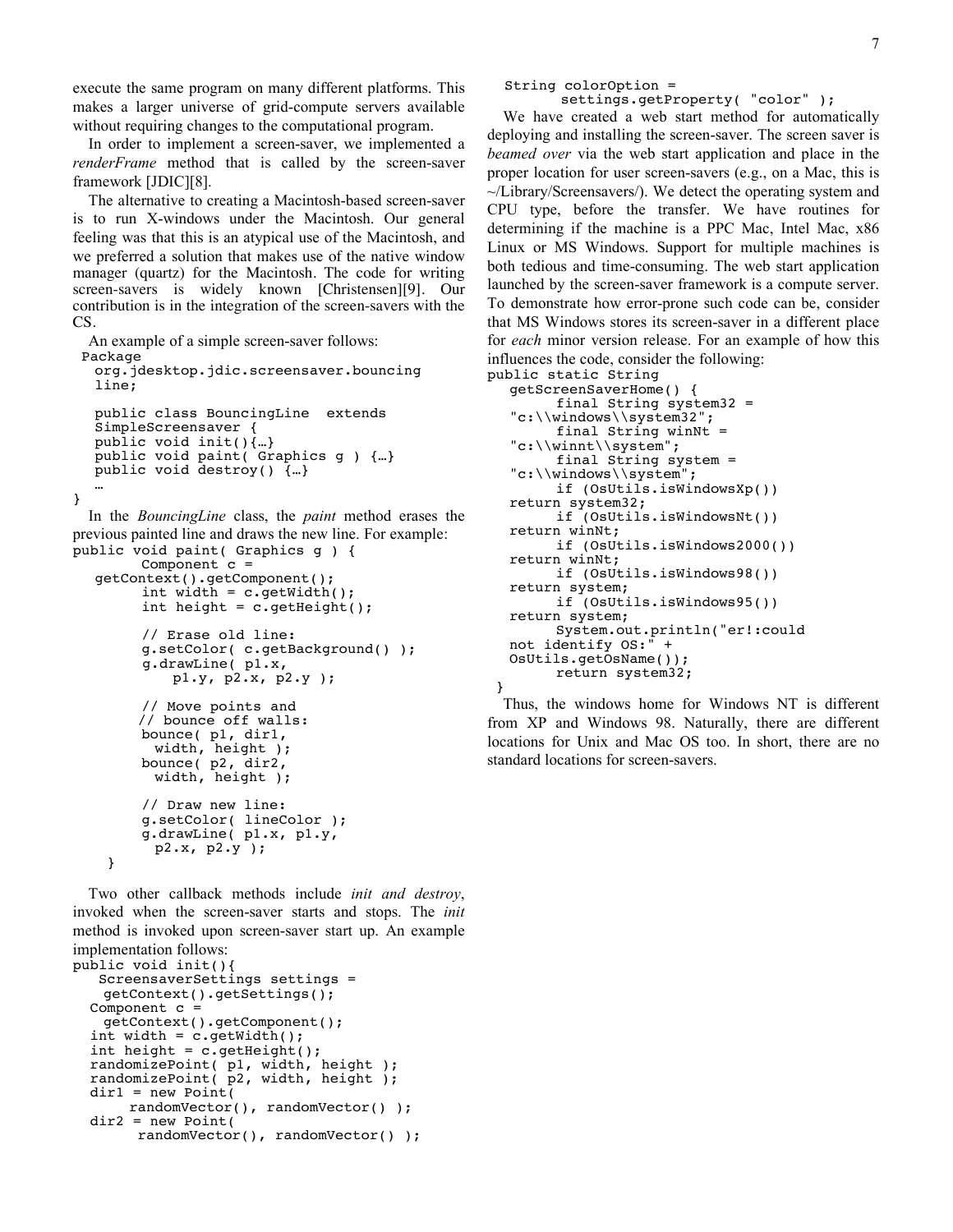

#### Fig. 3. RJS Screen-Saver

After installation, the user selects the new screen-saver, just like any other, as shown in Fig. 3. After determining the location of the WebStart client application on the users' machine the screen-saver uses a URL to start the job via an invocation to the *Runtime*. These efforts are detailed in [Lyon et Al. 2006(a,b,c)][10][11][12].

Constructing a native-method framework for controlling web-start applications from a screen-saver was both painful and educational. Screen-savers are surprisingly difficult to design, correctly. They consume a great deal of grid development time and require climbing a steep learning curve that encompasses multiple languages and platforms. Further, development and support of these programs requires extensive cross-platform testing. It is little wonder that the Java grid computing community has almost totally ignored screen-savers, before now.

#### XII. MIDDLEWARE

This section describes the middleware needed to deploy jobs to non-geographically co-located clusters with decentralized look-up severs.

A Web Server (WS) has a Java Network Launch Protocol (JNLP) file that references a signed jar file. The *computation jar* contains a job for the computation server. The LUS sends back answers to the server using RMI over SSL (RMI/SSL). When a CS starts, it registers with a LUS. The LUS then updates its list of computation servers in the cluster. Look-up servers start via Java Web Start. The LUS, then proceeds to delegate tasks to new registered CS. Fig. 4 depicts the events mentioned.



## Fig. 4 IRJS System events

All LUS – CS communication is on the LAN behind the firewall. Most grid systems use SSL for authentication, but by default do not establish encrypted communication in a secure manner [Globus 2][13]. Our approach requires that we encrypt all WS-LUS communication via a session key. In order to establish the session key, WS and LUS must agree on a shared key without sending any secret data in the clear. To do this, we use the RSA key exchange algorithm for SSL

key exchange. In RSA key exchange, the WS encrypts a number of random bytes with the LUS's public RSA key and they both use this shared secret to create the session keys.

The Message-Digest 5 (MD5) algorithm ensures message integrity. The MD5 algorithm is intended for digital signature applications, where a large file must be "compressed" in a secure manner before being encrypted with a private (secret)

key under a public-key cryptosystem such as RSA [Rivest][14]. The CS receives a URL to a JNLP file and downloads the Java Web Start "job" in order to compute it. The owner of the CS must accept the job owner certificate. Once the certificate is trusted, all jobs signed by it execute automatically.

RSA algorithms ensure secure communication and the MD5 message digest ensures that no one has altered the data in transit.

An alternative approach to security might use the Kerberos network authentication protocol [Kerberos][15] or SSH protocol [OpenSSH][16]. However, such tools are vulnerable, as the attackers can gain access to user's password as it is typed [Basney][17].

RJS architecture uses Java Web Start technology and is operating system independent. Java Web Start provides the power to launch full-featured Java applications with a single click without going through complicated installation procedures [Sun 2004b][18]. The system has three major subsystems: the Web Server, Look-up Server and Computation Server as shown in Fig. 5. Different computers can run all three systems [Lyon et Al. 2006d][19]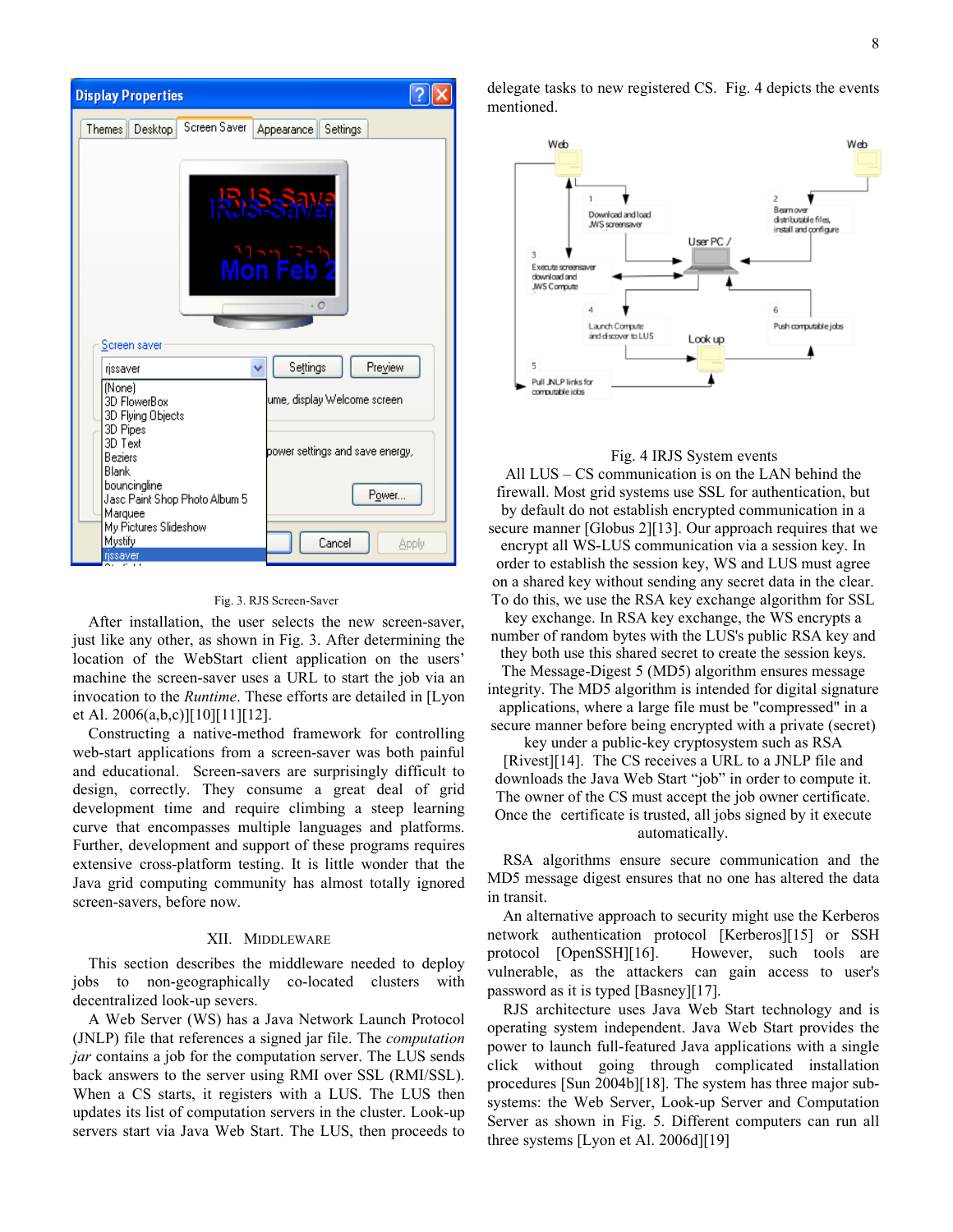



#### XIII. RELATED WORK

Grid Computing is not new, nor for that matter is grid security. The use of grid computing on a heterogeneous network is also not new. What is new is our use of Java Web Start to distribute jobs on the grid. This opens the door to grid computing on a heterogeneous network for Java programmers.

Globus uses the Grid Security Infrastructure (GSI, Globus Project Toolkit 3.0) to implement grid security [Silva][20]. GSI provides a number of useful services for grids, including mutual authentication and single sign-on. A central concept in GSI authentication is the certificate. A certificate identifies each user of the Grid [Globus][21]. Manipulating grid certificates using Globus Toolkit 3.0 (GT3) in Windows environments is awkward. It requires the system administrator or user to install GT3 on Linux systems in order to use command line scripts to generate certificates. Users must move those certificates to their Windows system [Silva 2][22].

The Cog Kit contains the Globus Toolkit APIs. They generate user certificates and certificate requests. It can also sign certificates and create proxies [Globus2][23].

In many ways, our approach is similar to GSI, but we are using a pure Java implementation. In our judgment, the GSI technique is very secure; however, it is also cumbersome.

XSOAP and XCAT grid web services use the GSI to provide Public Key Infrastructure [XSOAP][24]. Also, EU DataGrid project's authentication and delegation is based on the Globus GSI, which is an extension of the Public Key Infrastructure [Cornwall][25]. XSOAP and XCAT grid web services use GSI. As a result, XSOAP and XCAT grid web services suffer from the same advantages and disadvantages of GSI.

The JPARSS (Java Parallel Secure Stream for Grid Computing) system has security features that enable authentication via a temporary X.509 certificate. Temporary certificates go to those who hold a certificate issued by a CA [Chen][26]. The advantage of this solution is one-time authentication, but still, there is a need for a CA to sign the temporary certificate. Furthermore, it requires a password to create X.509 certificate.

Grid Portal Development Kit (not supported anymore) gets its security using a few simple methods for setting the username, password and designated lifetime of the proxy [GPDK][27]. The system is not secure and abandoned.

JGrid introduced an Authentication Service (AS) that provides short-term certificates for users without their own certificate. In this case, a user can register with the AS, log in a custom way, and obtain a private key and certificate. Therefore, the AS is a CA (Certificate Authority) of the JGrid, providing short-term credentials [JGrid][28].

JGrid is based on JINI technology. JINI network technology, which includes JavaSpaces Technology [Flenner][29] and JINI-extensible remote invocation (JINI ERI), is an open architecture that enables developers to create network-centric services that are highly adaptive to change [Sun2000][30]. The approach of issuing short-term certificates is similar to JPARSS, thus it shares same advantages and disadvantages.

Condor provides support for strong authentication, encryption, integrity assurance, as well as authorization. Most of these security features are not visible to the user (one who submits jobs). They use configuration macros that run by the site [Condor][31]. Since the Condor project uses GSI for authentication [Condor2][32], it suffers from the same advantages and disadvantages of GSI.

The Gridbus Project has developed a Windows/.NETbased desktop clustering software and grid job web services to support the integration of both Windows and Unix-class resources for Grid [GRIDBUS][33]. Unlike RJS, the installation of Gridbus is time intensive. In most of the cases, compilation of the code is required. Also, before installation, many prerequisites, such as: IBM TSpace, Globus toolkit 2.4, MySQL or Microsoft .NET Framework 1.1, are required.

Screen-saver based grid computing systems are not new (http://boinc.berkeley.edu/) but their use for Java computing is [SETI][34]. Additionally, some screen-savers, like SETI, are closed systems in that others can only contribute CPU cycles (but not programs). Our system differs from SETI style grid computing in four ways:

1. RJS has binary portability (it is Java-based),

2. RJS enables others to submit jobs to the grid,

3. RJS automatically configures the CS,

4. RJS is secure.

In addition, Java-based screen savers have typically been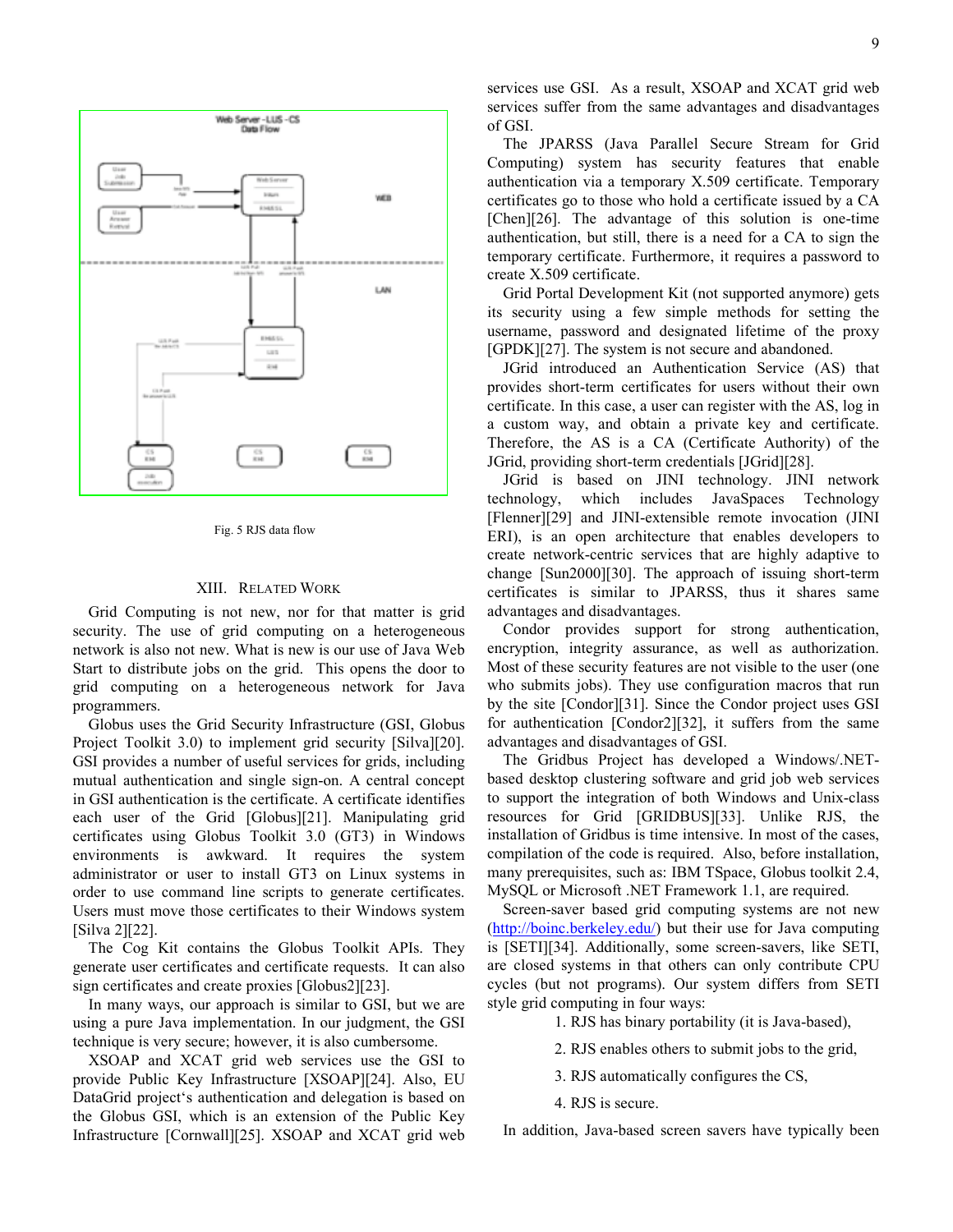restricted to MS Windows and Xwindows (UNIX)-based systems. Our system extends the screen-saver technology to Macintosh-based systems [JDIC][35].

The creation of key tool API's is not new either [BouncyCastle][36]. Verisign has an API, but its' support has been withdrawn [Verisign][37]. The interesting thing about the Verisign API is that it enables users to revoke public keys at the CA (which is an excellent idea). Thawte now has a new API for this application. The new Thawte API enables the automation of Thawte interactions and is a topic of current research.

There have been articles on the signing of JAWS applications [Dallaway][38]. There have also been articles on the signing of Applets [Gallant][39] [Myer][40].

The creation of a key wizard seems like a logical evolution of the key tool. It is surprising, therefore, that keytool wizards are so few and far-between. A reason for this is that Sun has not open-sourced the JKS (Java Key Store) API. On the other hand, there are open-source versions of a JKS system [Marshall][41]. We have yet to test this system.

One notable keytool wizard is the BEA systems wizard for their Weblogic product [BEA][42]. Such systems are closedsource, expensive and only work on Weblogic.

Programmatic signing is not new [Krikorian][43]. Nor is the practice of reducing jar size via static dependency analysis [Sadun][44].

Resource bundling problems are not new [Lyon 2005a][45], nor are the issues of key management and the integration of deployment with programmatic signing and jar optimization [Lyon 2005b][46] [Lyon 2004][47]. However, the integration of key management automation with automatic deployment, and SDA is new and lowers the programmer effort needed for web deployment.

## XIV. CONCLUSION

The Initium project has uploaded a series of applications via SCP. Uploading requires a location for the destination files. Perhaps that is not an optimal situation. Hard-coded JNLP HREFs change, from time to time, and this can cause fragility. Probably, a better solution would be to use one of the server-side technologies available to JNLP systems, such as JBoss

## http://www.developer.com/java/ent/print.php/3343761.

Key-management automation facilitates application deployment. This is a primary motivation for creating the key wizard. The automation of key-tool functions is not hard, given proper error handling and GUI implementation effort. However, the key-tool API is neither public, nor opensourced. The implementation effort required in order to provide the key-tool function points is substantial.

Even more disconcerting is the general lack of programmatic support for the retrieval of trusted certificates. The Thawte API may be of help here. Meanwhile, the user must still interact with a CA in order to go through a process of getting a certificate. This limitation is less a technical one than a security one. Establishing in-house notaries will speed registration when there are several geographically co-located programmers present.

Screen-saver computing, in Java, remains an immature technology. Ports of the SaverBeans development kit are still not available for the Mac. Our own solution for the Mac is probably sufficient, for now, however, a unified framework for all platforms would be preferable.

In summary, grid computing still needs help in providing a one-stop shop that integrates security, deployment and proper packaging. A series of wizards can help ease the deployment and packaging burden. However, there are still deeper security policies that need to be addressed before grids can be open global resources.

#### XV. FUTURE WORK

One area of possible future work is in the area of programmatic signing of code. It is clear that calling the *sun.util.JarSigner* API is not optimal for several reasons: The class resides in the *sun.util* package, and this package is not generally stable (nor even endorsed for general use!). Further, the *sun.util.JarSigner* is intended to be used from the command line. The verification mechanism implemented in the JarSigner terminates the callers' thread of execution, an unwelcome side effect. With JDK1.5, the *sun.util.JarSigner* API moved into *tools.jar* [Sun 2005b][48]. A stable, public *JarSigner* API would help automate the signing task.

Certificate management is still complex and impoverished. If the trust is misplaced, it should be possible to check a list of *bad key risks*. A standard for certificate revocation has yet to be formulated (what if it is lost, or stolen?).

Any entity that signs the code of others is at risk. Thus, it seems best to issue keys to individuals and to develop a web of distrust (WOD). If enough notaries in the WOT indicate that an individual is a bad risk (con-artist, virus author, etc.) it should be possible to revoke their key. The question of how to implement this, or even how to check a database of revoked keys is open. It may be up to the CA to put this into the API.

The question of how to automate the discovery of the existence of a firewall, and a proxy server, remains open. This is critical to the correct configuration of JAWS.

The question of how to scan the Java byte codes for symbolic references is open. This is important to the correct operation of the SDA pre-processing feature of the Initium system. Even with a byte code scanner, SDA can fail to work properly.

Dynamic dependency analysis (DDA) is an obvious next step. The question of how to implement DDA remains open. One possible answer might be to log loaded classes from a modified class loader, at run-time.

A better class-path management scheme needed to facilitate robust SDA operation. At present, the GUI prompts the user for the location of classes that it is not able to resolve during the SDA phase.

One of the open problems that remain with JAWS is the set-up problem. Manually setting the proxy web server in the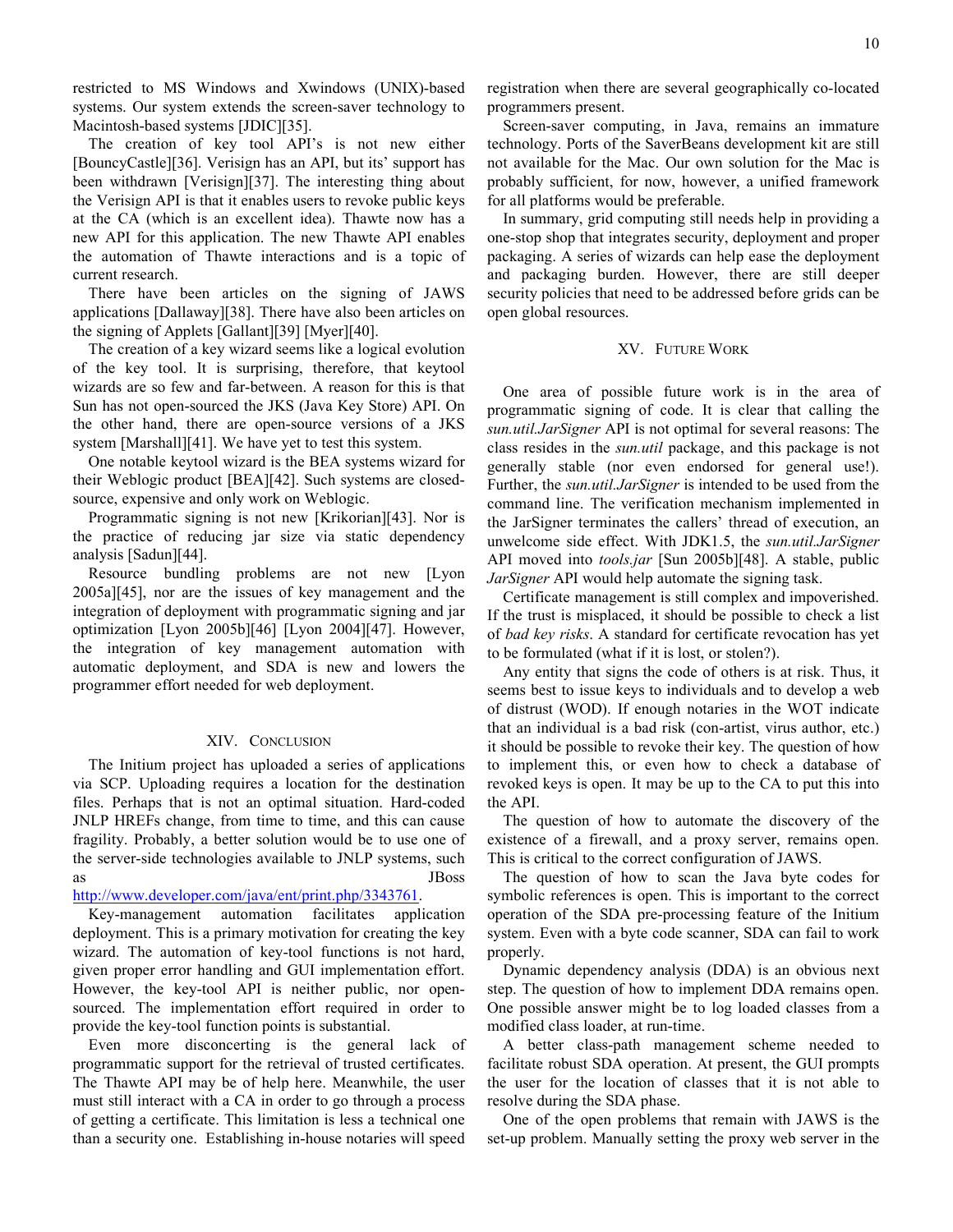JAWS preferences is both error-prone and tedious for users. Worse still, is the long download time needed to install the Java SDK or JRE. Most alarming is the inability to install these things without an administrator's password under Windows. To add insult to injury, Windows requires a reboot after the installation (at least under Windows Professional).

JXTA may help address the proxy issue, but other installation requirements (i.e., system-admin privilege, remain).

We are working to extend the ideas presented in the paper to help with clusters and grid computing. We have already deployed prototype RMI applications via the Initium system and have a full-fledged grid computing system in the works. The question of how effective this system will be in automating grid computing remains open.

Finally, the installation of screen-savers on an MS Windows system that is locked-down remains open. If we lack write access to the *Windows32* directory, then there may be no way to add a screen-saver.

An added complication to the research is that Oracle has discontinued support for Java Webstart in Java 11, however they have encouraged the use of jlink and/or third part packaging and deployment solutions, which is presently a topic of current research [49].

## ACKNOWLEDGMENT

This research was made possible, in part, by a Faculty Research Grant from Fairfield University.

#### **REFERENCES**

[1] [Lyon 2005c] "Project Initium: Programmatic Deployment" by Douglas A. Lyon, Journal of Object Technology, vol. 3, no. 8, September-October 2004, pp. 55-69.

http://show.docjava.com:8086/pub/document/jot/web.pdf

- [2] [Sun 2004a] "Networking Properties" by Sun Microsystems http://java.sun.com/j2se/1.4.2/docs/guide/net/properties.h tml
- [3] [Chen] "Java Parallel Secure Stream for Grid Computing" by Jie Chan, Walt Akers, Ying Chen and William Watson III, High Performance Computing Group, http://www.jlab.org/hpc/papers/jparss.pdf
- [4] [Dallaway] Richard Dallaway, "Java Web Start and Code Signing", May 2002 http://www.dallaway.com/acad/webstart/
- [5] [Oaks 2001] "Java Security, 2nd Edition" by Scott Oaks, O'Reilly & Associates, Inc., Sebastopol, CA, 2001.
- [6] [Oaks 2004] Private e-mail correspondence with Scott Oaks, 2004.
- [7] [Krikorian] "Programmatically Signing Jar Files" by Raffi Krikorian, *OnJava.com*,
- <http://www.onjava.com/lpt/a/761> April 12, 2001. [8] [JDIC] Java.net: "JDIC project home",
- https://jdic.dev.java.net/ [9] [Christensen] "Writing a Screen Saver Module" by
- Brian Christensen, April 10, 2001,

http://www.cocoadevcentral.com/articles/000011.ph p

- [10] [Lyon et Al. 2006a] "Initium RJS: Screensaver in Java, Part 1, MS Windows" by Douglas A. Lyon and Francisco Catellanos, submitted to the Journal of Object Technology, vol. 5, no. 4, May-June 2006, pp. 7-16.
- [11] [Lyon et Al. 2006b] "The Initium RJS Screensaver: Part2, UNIX" by Douglas A. Lyon and Francisco Castellanos, in Journal of Object Technology, vol. 5, no. 6, July-August 2006, pp. 7-15.
- [12] [Lyon et Al. 2006c] "A Macintosh Screensaver in Java: Part3",by Douglas A. Lyon Pawel Krepsztul and Francisco Castellanos, in Journal of Object Technology, vol. 5, no. 7, September-October 2006, pp. 9-17.
- [13] [Globus2] Overview of the Grid Security Infrastructure (GSI),http://www-

unix.globus.org/security/overview.html [14] [Rivest] "MD5 Algorithm" by Ronald L. Rivest, April 1992, http://www.kleinschmidt.com/edi/md5.htm

- [15] [Kerberos] "Kerberos: The Network Authentication Protocol", http://web.mit.edu/kerberos/www/#what\_is
- [16] [OpenSSH] OpenSSH, http://www.openssh.org
- [17] [Basney] "A Roadmap for Integration of Grid Security with one time Passwords" by Jim Basney, Von Welch, Frank Siebenlist, April 18, 2004, http://www.ncsa.uiuc.edu/~jbasney/grid-otp.pdf
- [18] [Sun 2004b] "Java Secure Socket Extension (JSSE)" by Sun Microsystems, http://java.sun.com/products/jsse
- [19] [Lyon et Al. 2006d] "Heterogeneous Autonomic Screen-Saver CPU Scavenging", by Douglas A. Lyon, Pawel Krepsztul, New England ASEE Conference, March 17- 18th, Worcester, MA 2006.
- [20] [Silva] "Manage X.509 certificates in your grid with Java Certificate Services" by Vladimir Silva, ibm.com, http://www-106.ibm.com/developerworks/grid/library/gr-jsc/, October 2003
- [21] [Globus] The Globus Alliance, http://www.globus.org
- [22] [Silva 2] "Using Java technology with Globus Grid Security Infrastructure" by Vladimir Silva, ibm.com, http://www-106.ibm.com/developerworks/library/grggsi/, September 2003.
- [23] [Globus2] Overview of the Grid Security Infrastructure (GSI),http://wwwunix.globus.org/security/overview.html
- [24] [XSOAP] "Grid Web Services: Security in XSOAP and XCAT", http://www.extreme.indiana.edu/xgws/security/
- [25] [Cornwall] "Security in multi-domain Grid Environments" by Linda Cornwall and team, Kluwer Academic Publisher, April 15,2004 http://www.urec.cnrs.fr/publications/GridJournal-EDG-SCG-paper.pdf
- [26] [Chen] "Java Parallel Secure Stream for Grid Computing" by Jie Chan, Walt Akers, Ying Chen and William Watson III, High Performance Computing Group, http://www.jlab.org/hpc/papers/jparss.pdf
- [27] [GPDK] "Grid Portal Development Kit", DOE Science Grid, http://www.doesciencegrid.org/gridportal.html
- [28] [JGrid] "The security architecture of the JGrid System" by Mark Magyarodi